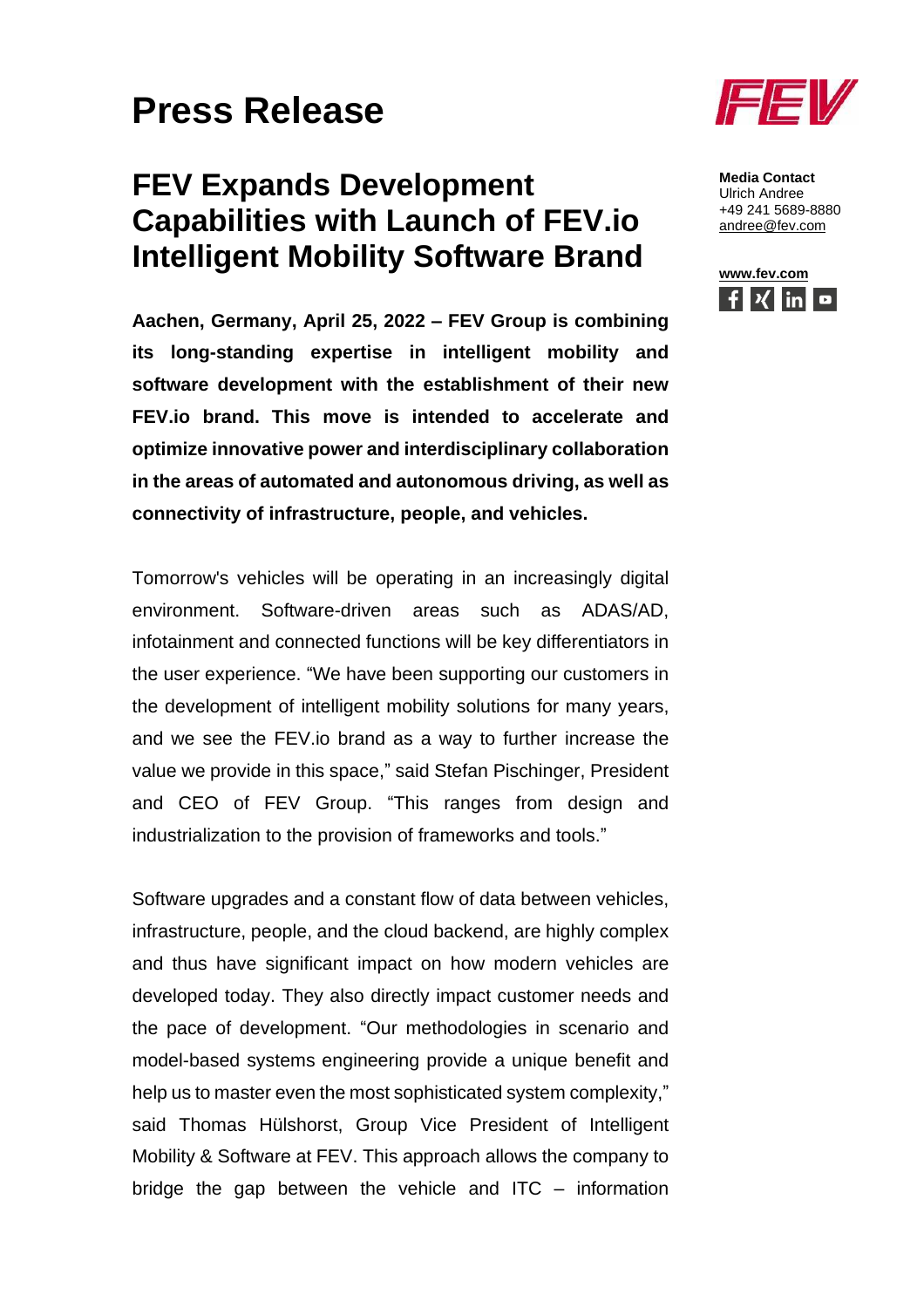technology and communications – and deliver state-of-the-art connected solutions with an end-to-end view of the data pipelines from the vehicle to the backend.

FEV.io's structure provides an agile and quickly adaptable working model for its customers around the world. It is represented as a new brand in FEV's regional organizations worldwide and additionally established as a separate legal entity, FEV.io GmbH, located close to the Group's German headquarters in Aachen. Should a customer also require support in energy and mobility system engineering, or even complete vehicle development, the newly founded brand will work closely with the FEV Group to offer all solutions "from a single source" at more than 40 global locations.

In addition, FEV.io will continuously strengthen its expertise with input from the consumer electronics, cloud, and automotive industries; and collaborate in the IT arena with market leaders such as Wipro.

## **Intelligent mobility – FEV.io's range of services**

**Systems Engineering** enables FEV.io to describe digital representations of real systems for its customers in a modelbased manner. On this basis, dependencies are identified, and test scenarios are derived, enabling cost-efficient and fast product cycles.

**Functional Safety & Cyber Security** is structured in accordance with all industry standards for connected, automated and electrified vehicles. FEV.io accompanies and leads customers through all development steps.

**Connected mobility** will offer a unique user experience in the future. The provision and connection of vehicle data allows mobility to become safer and more convenient. FEV.io develops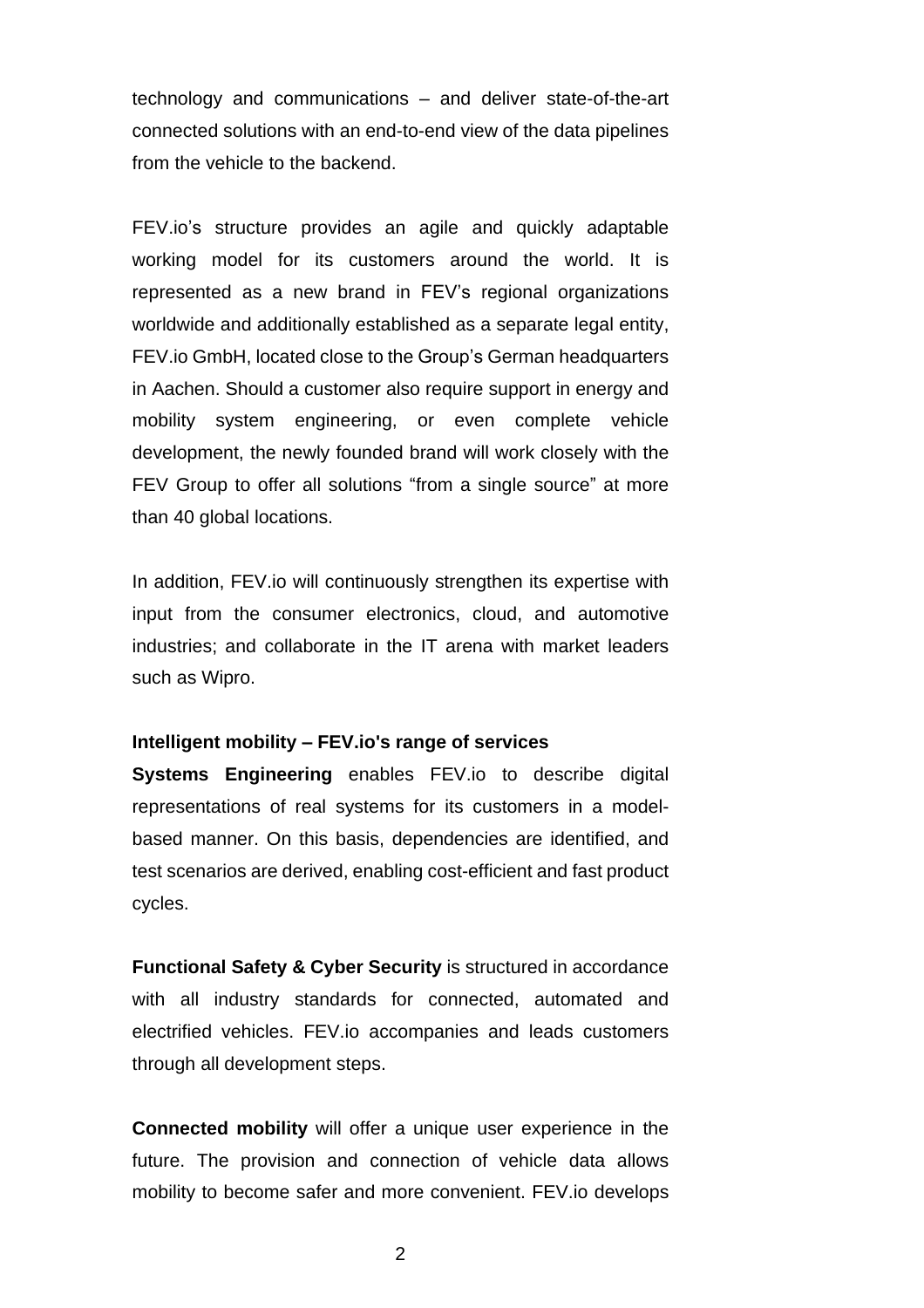corresponding ecosystems where cross-domain competence is crucial.

**ADAS/AD** systems interact with all areas of the vehicle, such as steering, brakes, powertrain and infotainment. At the same time, they also interact with intelligent infrastructure and digital maps. FEV.io supports its customers in mastering this complexity.

**Infotainment:** A seamless and holistic human-machine interface (HMI) is a key differentiator for vehicles today. Therefore, the development of cutting-edge display solutions and creative interaction technologies is one of the most important areas of innovation. These systems must enable convenient and effective communication between passengers and the vehicle while ensuring safe operation. FEV.io verifies efficient development and integration into the entire vehicle.

**SW & EE platforms:** Buyers are increasingly opting for a vehicle that is online, seamlessly connects to the user's digital world, and delivers a premium digital experience. To achieve this, hundreds of millions of lines of code, ECUs and electronic components need to be integrated into scalable platforms. This is where FEV.io provides high-quality and robust solutions through its crossdomain system expertise and global presence.

**SW and EE integration:** Future vehicles will have extensive functions for assisted and automated driving, enabled by connectivity and a growing proportion of software and complex algorithms. Greater functionality means, above all, greater complexity and responsibility. Automotive software must be maintainable, updatable, and diagnosable in the context of SW and EE integration. FEV.io enables this while embedding it in a powerful, reliable E/E architecture.

For more information please visit: [https://fev.io](https://fev.io/)